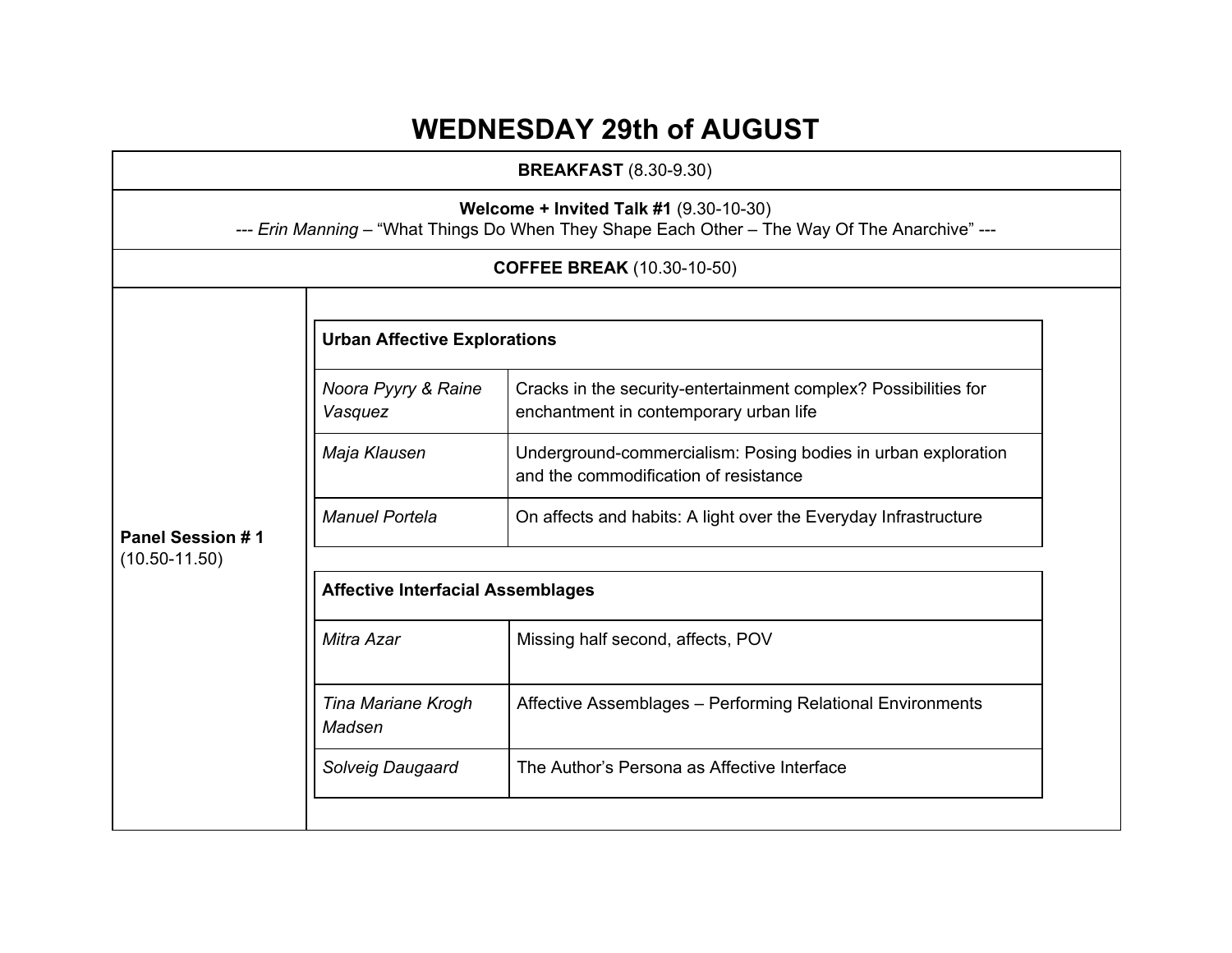|                               | <b>Co-affective Sensuous Experience</b>                           |                                                                                                                             |
|-------------------------------|-------------------------------------------------------------------|-----------------------------------------------------------------------------------------------------------------------------|
|                               | Lone Bertelsen                                                    | Signalethics: 'Difference without Separability' and Ecosophic<br>Democracy                                                  |
|                               | Maja Fagerberg<br>Ranten                                          | Everything I Touch Touches Me. Phenomenological qualities of<br>tangible interactive interfaces within interaction design   |
|                               | Vasileios Bourdakis &<br>Anna Chronaki                            | Moving with/out the Body with/in Virtual Space Abstractions: Im/pure<br>Geometries in-between affects, codes and interface. |
|                               |                                                                   |                                                                                                                             |
| Panel Session #2<br>$(12-13)$ |                                                                   | Symposium: Biosocial Potentials for Learning and Collective Inquiry                                                         |
|                               | Elizabeth de Freitas.<br>Maggie MacLure &<br><b>David Rousell</b> | Re-imagining Educational Research through Sensor Technologies<br>and interfaces                                             |
|                               | David Rousell &<br><b>Michael Gallagher</b>                       | Sensing Bodies: Participatory Sound Art as a Pedagogy of<br>Sensation                                                       |
|                               | Elizabeth de Freitas &<br><b>Ricardo Nemirovsky</b>               | Circulating Affects and Feeling Intensities: Pedagogies of the<br>Concept                                                   |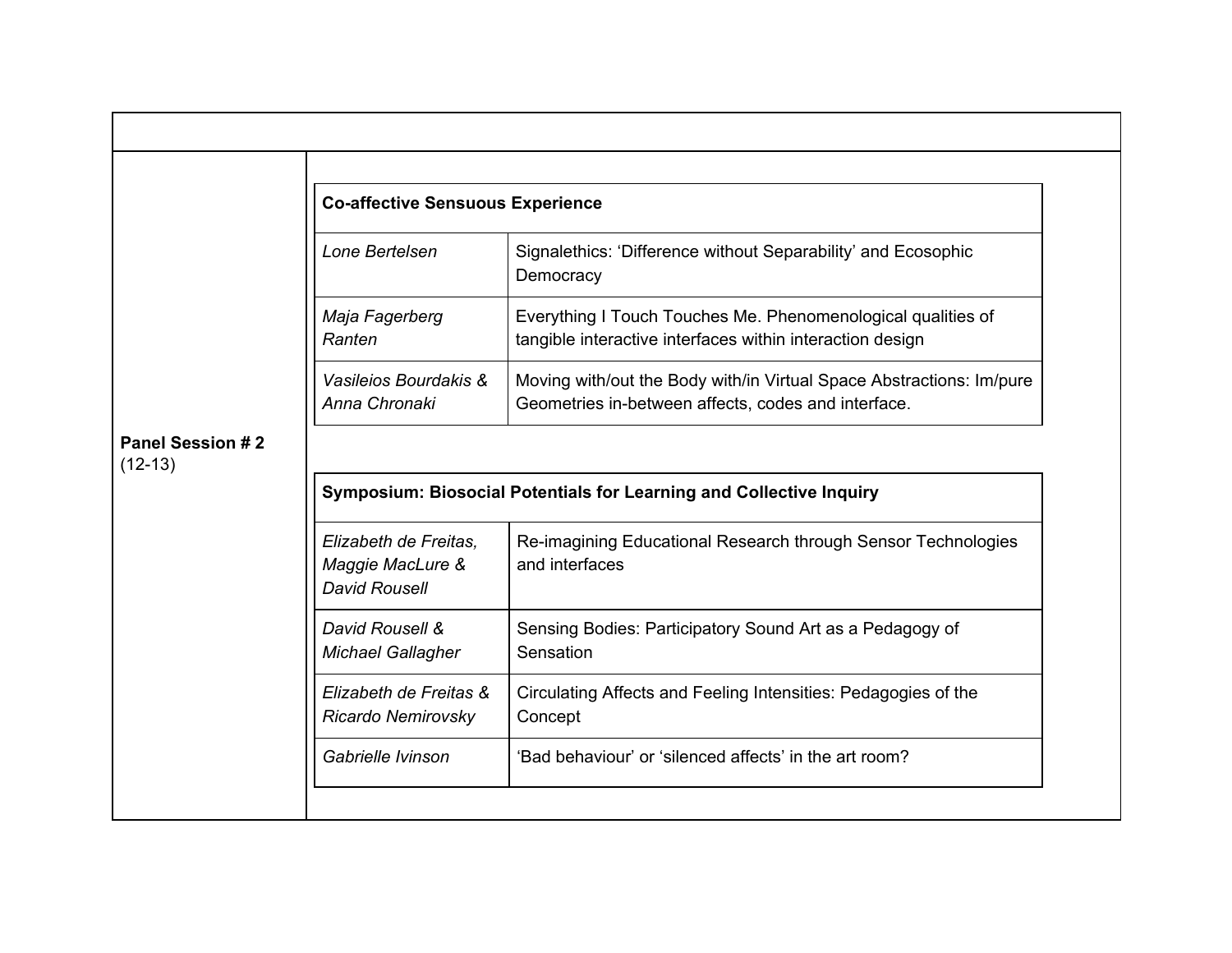|                               |                                                             | <b>LUNCH (13-14)</b>                                                                              |
|-------------------------------|-------------------------------------------------------------|---------------------------------------------------------------------------------------------------|
|                               | <b>Spectropoetic Contingencies and Cinematic Fabulation</b> |                                                                                                   |
|                               | Francisco Trento                                            | Propositions on Images and Spectrology                                                            |
|                               | Côme Lédesert                                               | The fabulative interface of event-led filmmaking practice                                         |
|                               | Judith Rahn                                                 | Vegetal Poetic Contingency - Tracing the Anthropocene in<br><b>Contemporary Anglophone Poetry</b> |
| Panel Session #3<br>$(14-15)$ | <b>Destruction and Imagination</b>                          |                                                                                                   |
|                               | <b>Tony David Sampson</b>                                   | Whitehead Does User eXperience: Temporal Tools for Interaction<br>Spaces                          |
|                               | Ann Light                                                   | The Pain of Becoming                                                                              |
|                               | Jonas Fritsch &<br>Kristian Møller                          | Affective Foldings and Interfacial Engagements at the End of the<br>World                         |
|                               |                                                             |                                                                                                   |
|                               |                                                             |                                                                                                   |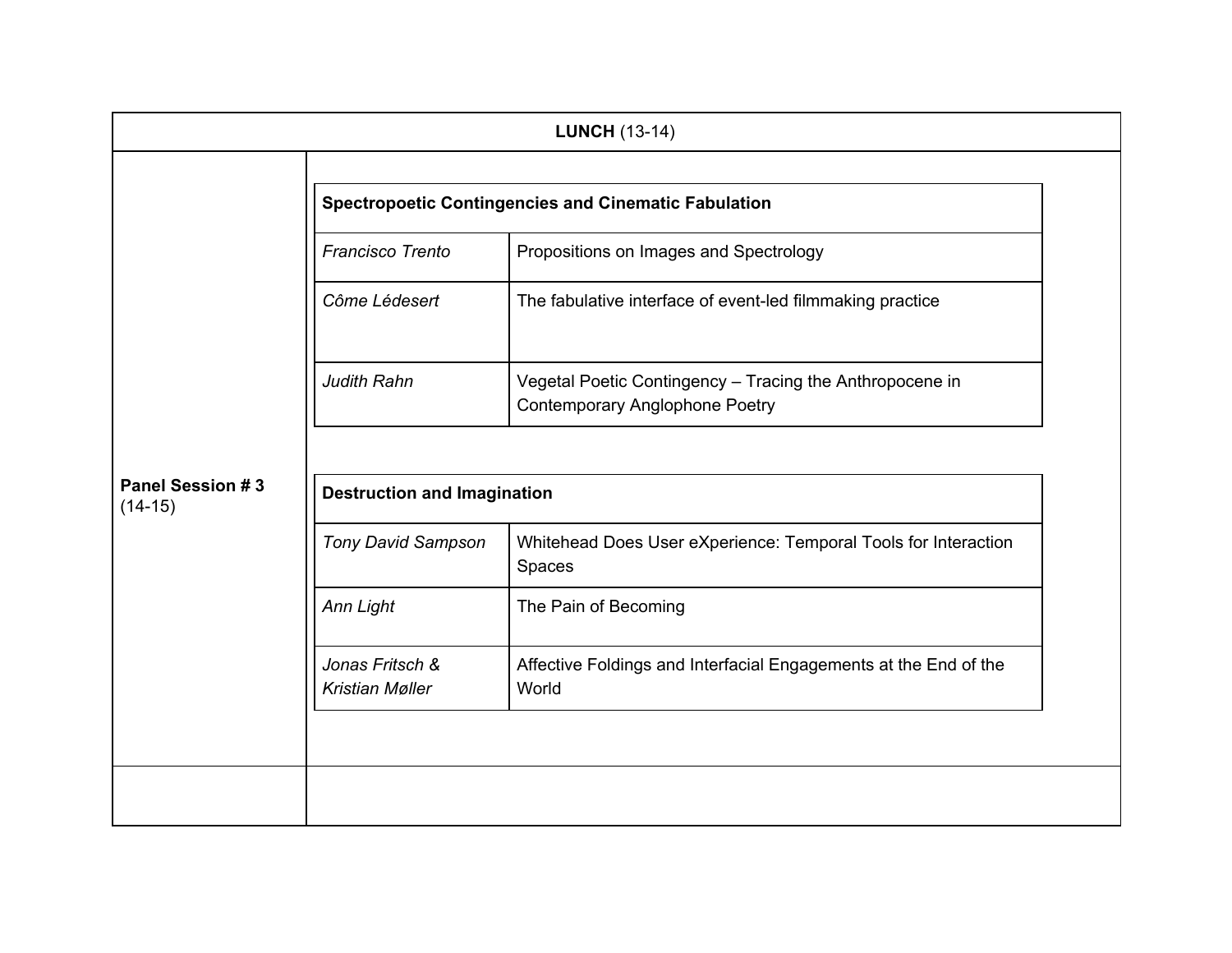|                                       | <b>Gaming Interface Encounters</b>                     |                                                                                                                                     |
|---------------------------------------|--------------------------------------------------------|-------------------------------------------------------------------------------------------------------------------------------------|
| Panel Session #4<br>$(15.10 - 16.10)$ | Lotte Galløe                                           | Curb your boredom - free your enthusiasm. Affects in Situational<br>Interfaces                                                      |
|                                       | Maria Ruotsalainen                                     | Affective spaces of play/Desiring machines and the game                                                                             |
|                                       | Chiara Bassetti.<br>Annalisa Murgia &<br>Maurizio Teli | Counter-gaming as an affective product: the work of establishing<br>relations among game design, platforms, and physical encounters |
|                                       | <b>Media, Urban Activism and Affect</b>                |                                                                                                                                     |
|                                       | Camilla Møhring<br>Reestorf                            | Affective activism and political secularism: Femen's affective<br>wounds, icon bodies and interfaces                                |
|                                       | <b>Thomas Markussen</b>                                | Affective events and aesthetic dissensus in urban activism                                                                          |
|                                       | <b>Christoph Brunner</b>                               | Resonance! Not Redundancy - Undoing Affective Media Strategies<br>of the Identitarian Movement                                      |
|                                       |                                                        |                                                                                                                                     |
|                                       |                                                        | <b>COFFEE + CAKE</b> (16.10-16.45)<br>Invited Talk #2 (16.45-17.45)                                                                 |
|                                       |                                                        | --- Andrew Murphie - "Media Alive: interaction becoming-god, becoming-world." ---                                                   |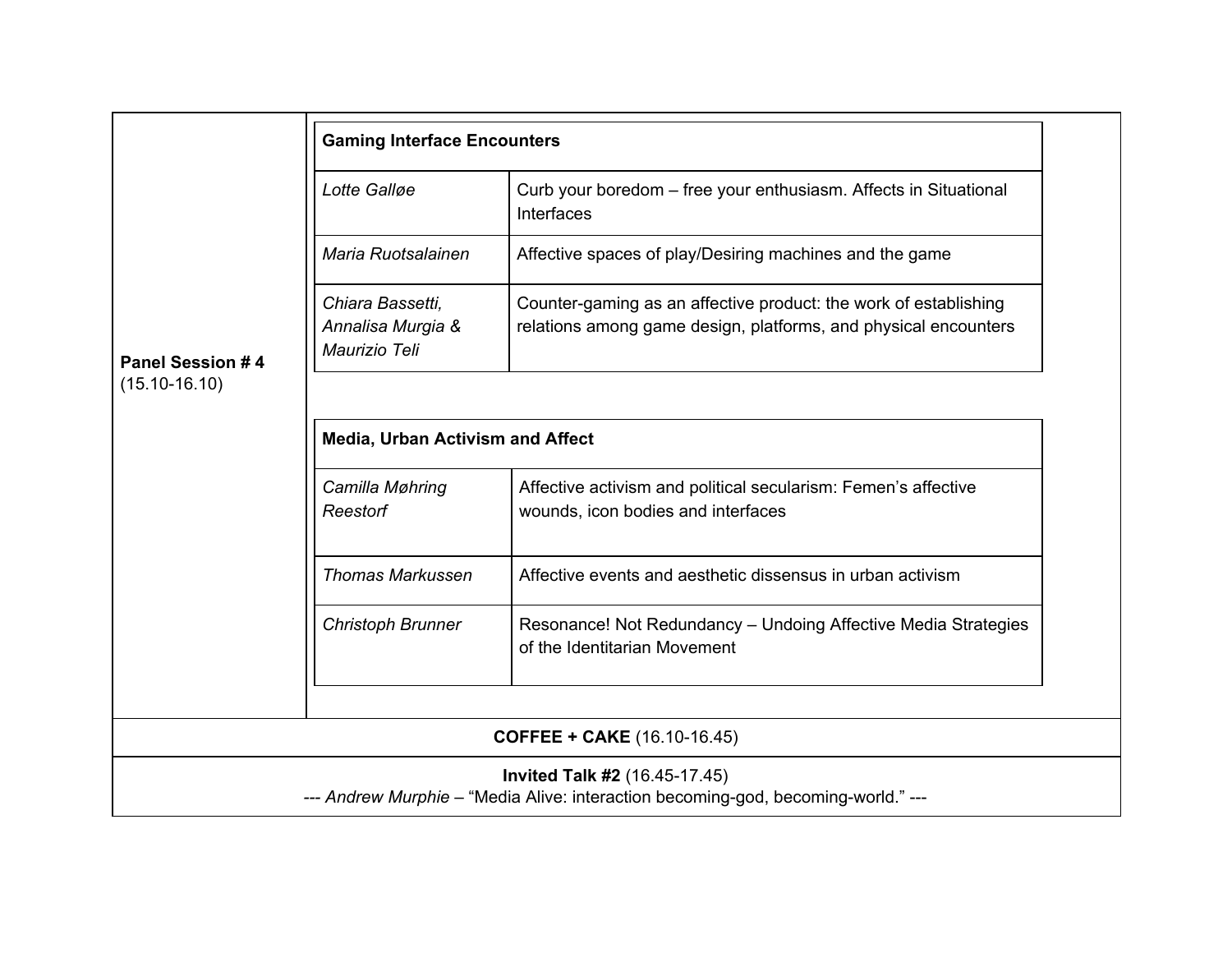## **THURSDAY 30th of AUGUST**

**BREAKFAST** (8.30-9.30)

**Invited Talk #3** (9.30-10.30)

*--- Susanna Paasonen –* "Loops of distraction and affective value" ---

|                                       | <b>Autovisual Receptacles, Wasthetics and Incorporate Visions</b> |                                                                                                                      |
|---------------------------------------|-------------------------------------------------------------------|----------------------------------------------------------------------------------------------------------------------|
|                                       | Nicolai Skiveren                                                  | Cinematic Wasthetics: A New Materialist Investigation of the<br>Affective Aesthetics of Cinematic Wastelands         |
|                                       | Audrone Zukauskaite                                               | Reymond Ruyer's Affective Biology: Autovision without a Gaze                                                         |
| Panel Session #5<br>$(10.50 - 11.50)$ | <b>Bodil Marie Stavning</b><br>Thomsen                            | Affective Modulations and Receptables – or bodily felt interfaces                                                    |
|                                       |                                                                   |                                                                                                                      |
|                                       | <b>Affective and Emotional Data</b>                               |                                                                                                                      |
|                                       | Thomas Bjørnsten &<br><b>Stephan Drescher</b>                     | Putting a 'Face' To Data – how the quantification and sharing of<br>emotions may enhance collective affective spaces |
|                                       | <b>Natalie Diddams</b>                                            | The Guilty Feminist Army - A Technologically Imbued Modification<br>of Experience                                    |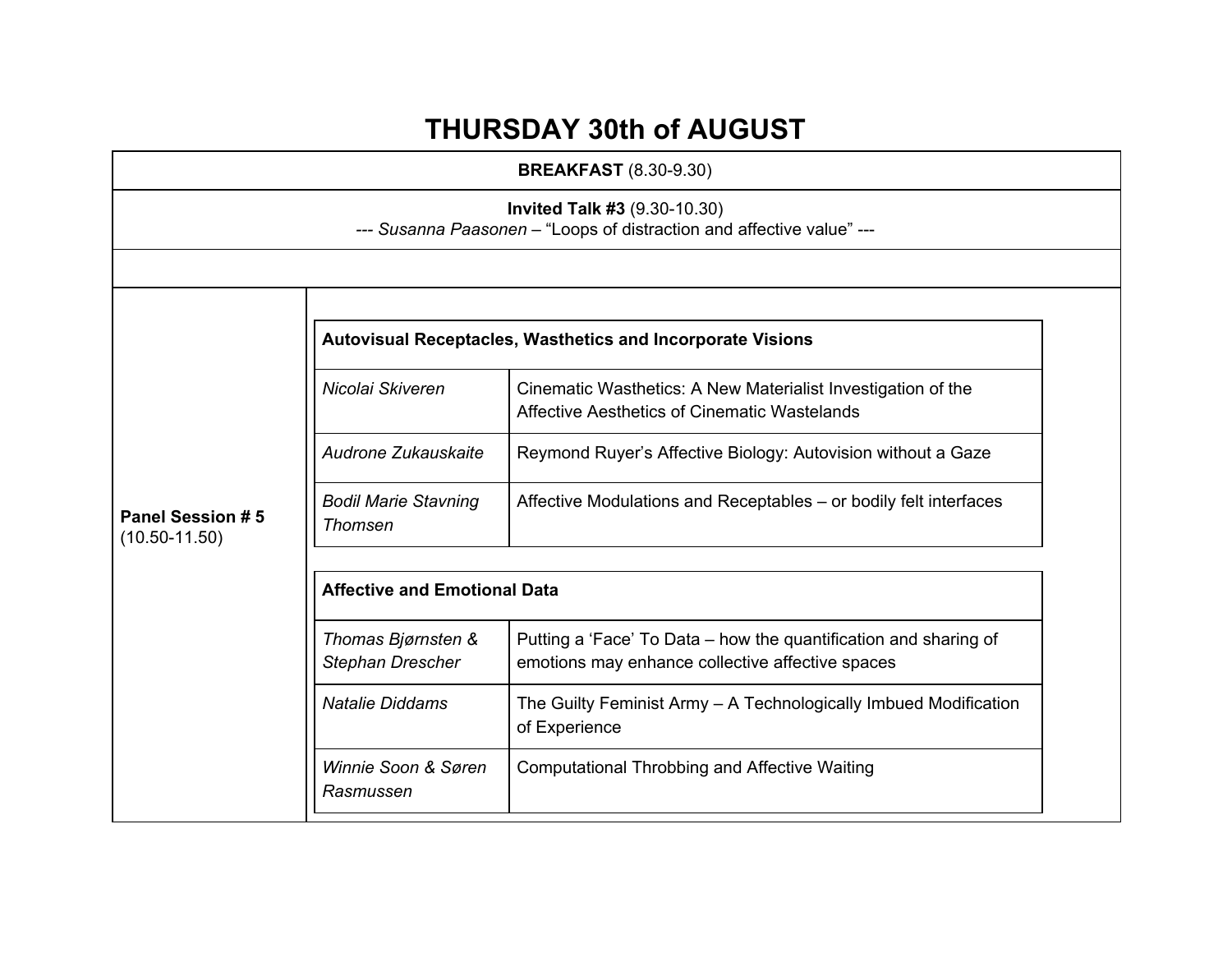|                               | The Embryonic Body Performed and Sculpted        |                                                                                                                                                               |  |
|-------------------------------|--------------------------------------------------|---------------------------------------------------------------------------------------------------------------------------------------------------------------|--|
|                               | <b>Rikke Munck Petersen</b><br>and Sophie Jerram | Drone film as sensorial interface promoting experiences of invisible<br>aquifer                                                                               |  |
|                               | <b>Charlotte Farrell</b>                         | Leaky Feelings: Barrie Kosky's The Dybbuk                                                                                                                     |  |
|                               | Serap Erincin                                    | Phenomenologies of Affect: The Digital Realm, Virtual Bodies, and<br>Becoming the Technologized Performer                                                     |  |
| Panel Session #6<br>$(12-13)$ | Diversity, Intimacy, Interfaciality              |                                                                                                                                                               |  |
|                               | Anna Chronaki                                    | Bodying Mathematical Concepts, Children and Diversity:<br>Choreographing the Political as a minor affirmative gesture in early<br>childhood teacher education |  |
|                               | Jette Kofoed                                     | Exclusion, ephemerality and nausea when snapchatting.                                                                                                         |  |
|                               | Maria Ejlertsen                                  | Becoming more-than inclusive by way of the inhuman: Exploring<br>affective events of non/belonging at the interface of boys and<br>technology                 |  |
|                               |                                                  | <b>LUNCH (13-14)</b>                                                                                                                                          |  |
|                               |                                                  |                                                                                                                                                               |  |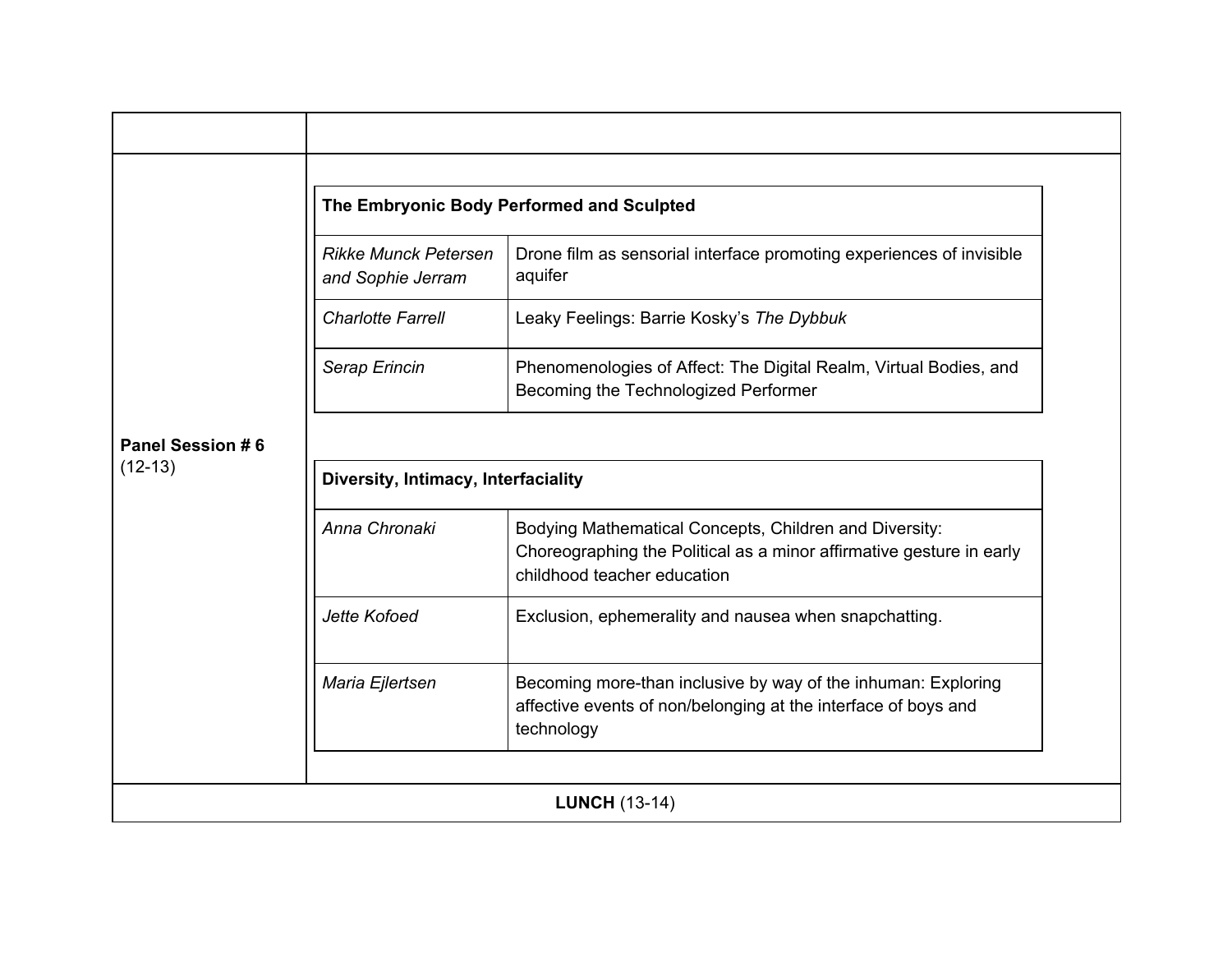|                               | Bettina Lamm & Anne<br>Margrethe Wagner | Space & Interface - cultures, heritage and intervention at the<br><b>Elsinore Waterfront</b> |  |  |
|-------------------------------|-----------------------------------------|----------------------------------------------------------------------------------------------|--|--|
|                               | Ana Ramos                               | Incorporeal Materiality and the Dynamics of Affective Territories<br>Embodiment              |  |  |
|                               | <b>Kristine Samson</b>                  | Evental Urbanism: From event cities to affective urban ecologies                             |  |  |
| Panel Session #7<br>$(14-15)$ |                                         |                                                                                              |  |  |
|                               |                                         | <b>Fractures and Politics between Affects and Emotions</b>                                   |  |  |
|                               | Ksenia Fedorova                         | The Eliza Effect and Epistemic Fractures in Mixed Reality Interfaces<br>with A.I. Agents     |  |  |
|                               | Nathan Jumper &<br>Ehsan Sheikholharam  | The Politics of Affect: From Head of the President to the Figure of<br>the Child             |  |  |
|                               | Tero Karppi                             | Facebook's Experience with Affect and Emotion                                                |  |  |